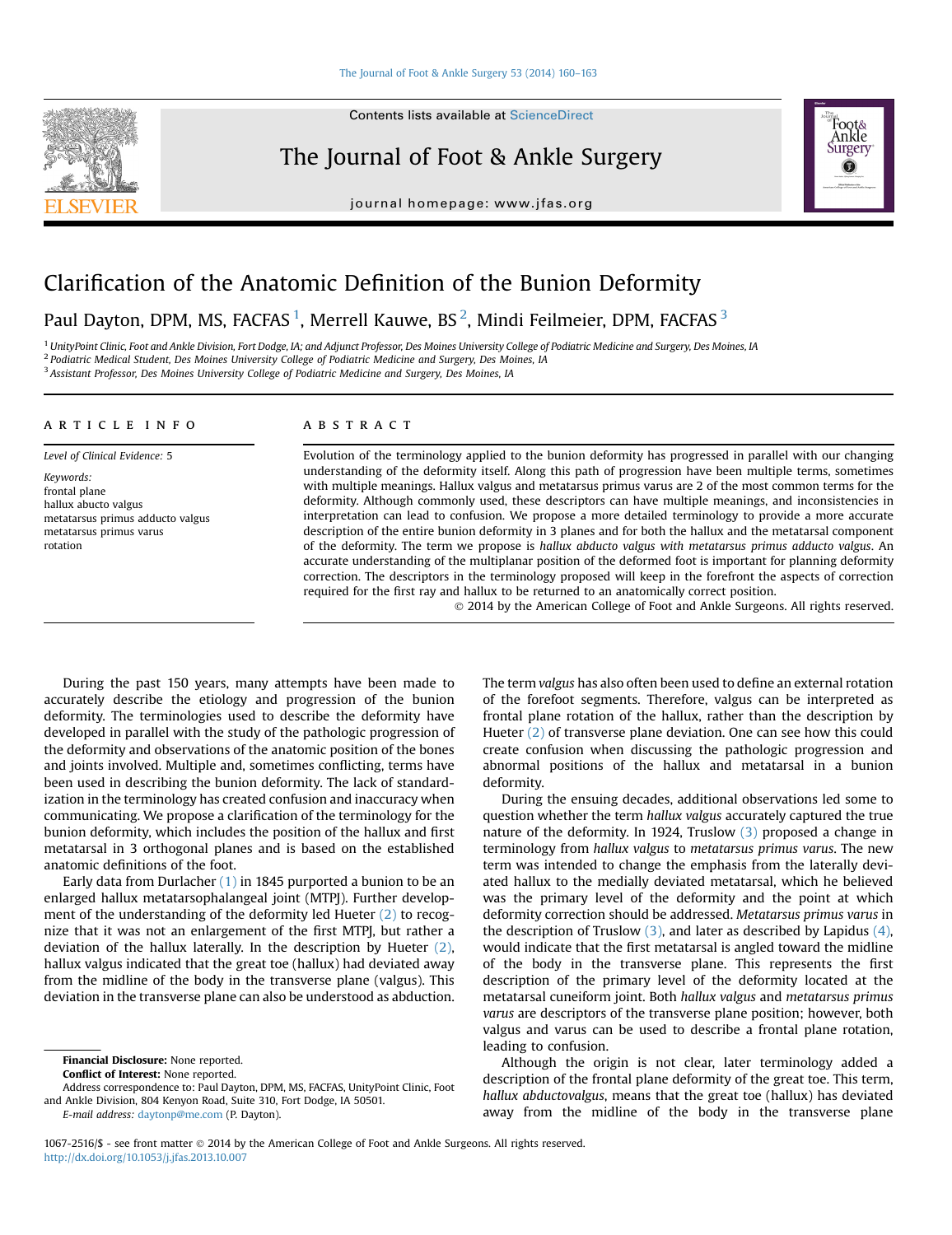<span id="page-1-0"></span>

Fig. 1. The triaxial coordinate plane system labeled with equivalent terminology for motion of the foot about each axis. The y-axis shows the motions of abduction and adduction in the foot. The x-axis shows the motions of the foot known as flexion or plantar flexion in 1 direction and extension or dorsiflexion in the other. The z-axis shows the motions of the foot known as valgus, external rotation, eversion, or pronation in 1 direction and varus, inversion, internal rotation, or supination in the other. (From Kelikian AS. Sarrafian's Anatomy of the Foot and Ankle: Descriptive, Topographic, and Functional, pp. 507–508. Lippincott Williams & Wilkins, Philadelphia, 2011; [http://lww.com.](http://lww.com))

(abductus) and has rotated away from the midline of the body in the frontal plane (valgus) (Fig. 1). This descriptor used the definition of the word valgus that addresses frontal plane rotation. As discussed, valgus can mean deviation away from the midline of the body in the transverse plane, such as was used by Hueter [\(2\)](#page-3-0). However, it can also refer to the frontal plane eversion about the longitudinal axis (Z-axis) of the foot, such as in hallux abductovalgus. If one uses the triaxial orthogonal coordinate system proposed by Huson [\(5\)](#page-3-0) in 1987 and later explained by Sarrafian  $(6)$ , valgus or external rotation about the Z-axis would more accurately describe the frontal plane rotational component of the deformity, rather than the transverse plane component (Fig. 2). This conceptual framework transposes the 3 cardinal planes used in the leg to the foot, with a change in the designation of the 3 planes owing to the foot position, which is  $90^\circ$  to the leg after normal embryologic rotation. We agree with Sarrafian  $(6)$  and Draves  $(7)$ , who both noted that when specifically addressing the position of the foot, varus and valgus are better suited for describing frontal plane rotation around the z-axis and not medial and lateral angulations in the transverse plane (yaxis). We believe that the term hallux abductovalgus most accurately captures the multiplanar nature of the hallux component of the bunion deformity as it is currently understood. It also uses the conceptual framework best suited to observing and describing the position of the foot and its joint segments.

Just as the term valgus has multiple meanings, so also does varus. As stated, varus can indicate transverse plane deviation toward the midline of the body, such as in metatarsus primus varus. However, in the foot, varus can be defined as frontal plane inversion or internal rotation about the longitudinal axis of the foot [\(7\)](#page-3-0). Thus, the term varus can lead to confusion if the investigator has not been careful to indicate the planar perspective being described. Again, if we use the triaxial orthogonal coordinate system as applied to the foot, metatarsus primus adductus would be the more accurate description of the transverse plane metatarsal deviation about the y-axis. However,



Fig. 2. (A) Axes of motion in the foot and leg of the embryo; the foot is aligned with the leg. (B) Axes of motion in the fetus with the foot at right angle to the leg. ER, external rotation; IR, internal rotation; EXT, extension; FLE, flexion; ABD, abduction; ADD, adduction; PRO, pronation; SUP, supination; VG, valgus; VR, varus. The vertical axis of ER, IR of the leg is now the longitudinal axis of the ER, IR of the foot. The longitudinal axis of ABD, ADD of the leg is now the vertical axis of ABD, ADD of the foot. The transverse axis of FLE, EXT remains unchanged. (From Kelikian AS. Sarrafian's Anatomy of the Foot and Ankle: Descriptive, Topographic, and Functional, pp. 507–508. Lippincott Williams & Wilkins, Philadelphia, 2011; [http://lww.com.](http://lww.com))

unlike the hallux, an accepted term describing the multiplanar position of the metatarsal in a bunion deformity does not currently exist.

Part of the problem in assigning terminology to the metatarsal is that studies of the range of motion of the first ray add certain assumptions regarding the position of the metatarsal in a bunion deformity. As described by Hicks  $(8)$ , the orientation of the axis of the first ray is from proximally and medially and plantarly to distally and laterally and dorsally. It produces a motion of dorsiflexion with inversion—or a varus frontal plane position. In contrast, the opposite direction of motion would combine plantar flexion with eversion—or a valgus frontal plane position. The inversion asserted to exist concurrently with dorsiflexion of the first ray gives the impression that in a bunion deformity the metatarsal itself is inverted (i.e., in a varus position in the frontal plane or z-axis).

The work by Hicks  $(8)$  was undertaken with the purpose of establishing normal axes of motion in the joints of the foot. Assumptions regarding the direction and magnitude of motion in a patient with a bunion have been based on this proposed axis orientation in a normal subject. This axis concept has been circumstantially applied to the bunion deformity and continually cited since the study by Hicks [\(8\)](#page-3-0), with very little experimentation to confirm its accuracy when considering feet with bunion deformities. It has often been assumed that the direction and position of the first ray in feet with a bunion deformity follows the axis concept of Hicks  $(8)$  (i.e., dorsiflexion with inversion or varus). This is a tempting circumstantial association that has been made extensively during the past 60 years, but with little proof.

Multiple studies have supported the findings from Hicks [\(8\)](#page-3-0) regarding the normal range of motion of the first ray  $(9-11)$  $(9-11)$ . Despite these studies, and an institutional acceptance of axis of motion of Hicks [\(8\),](#page-3-0) the findings regarding the first ray and its normal range of motion have been, in reality, conflicting. Other studies have asserted dorsiflexion with eversion of the first ray  $(12-14)$  $(12-14)$ . We agree with Roukis and Landsman [\(15\)](#page-3-0) that regardless of the study methods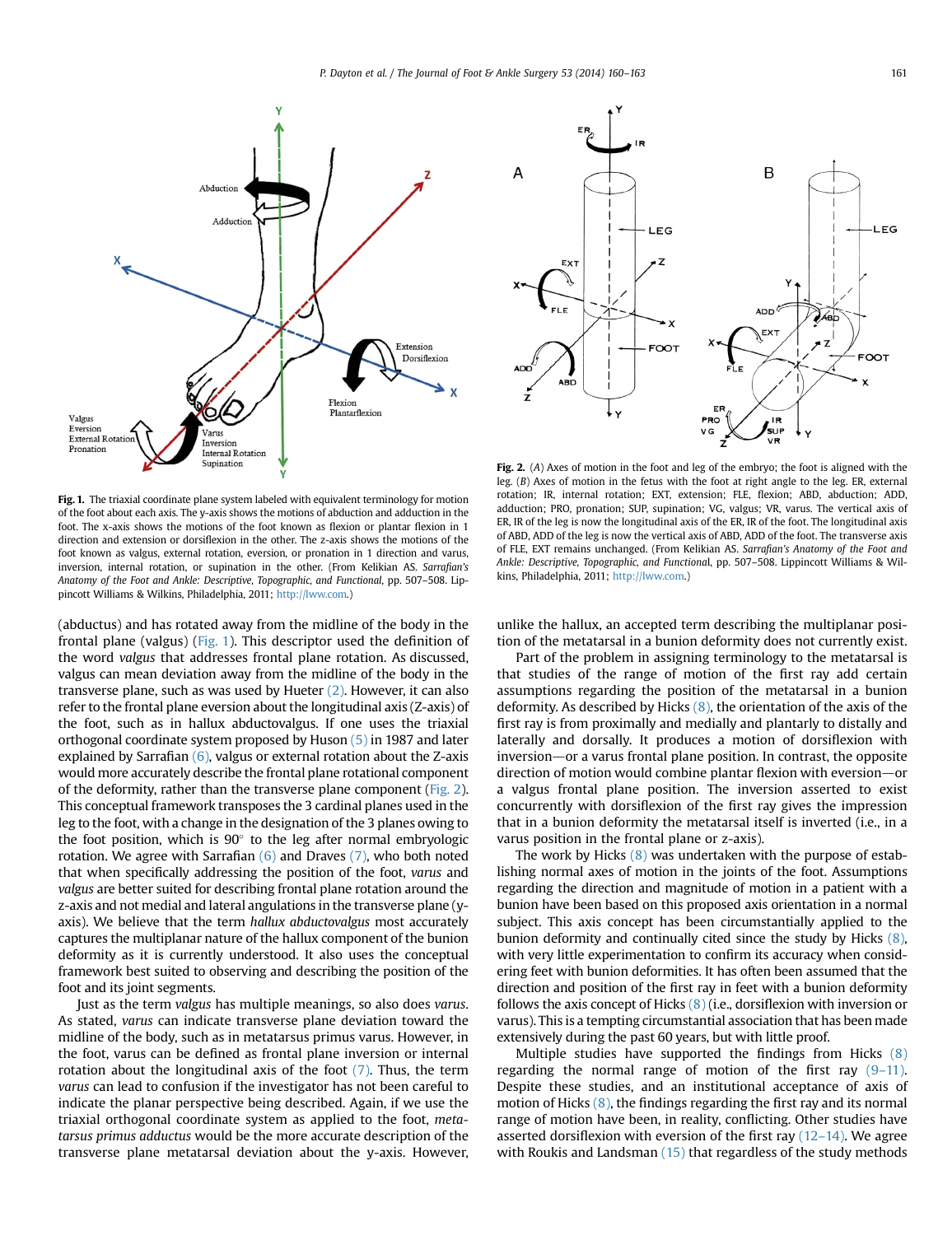used, no consensus has been reached regarding the normal range of motion of the first ray. Even if it were acceptable to apply the normal range of motion to the position of the metatarsal in a bunion deformity, that no agreement has been reached in published studies should be enough to prevent the practice.

It is important to note that in the original work by Hicks  $(8)$ , he used the terms extension supination and flexion pronation to describe first ray motion. When referenced, his terminology has often been transposed to plantar flexion eversion and dorsiflexion inversion, respectively. The terms supination and pronation used when referring to uniplanar motion about a longitudinal axis can be synonymous with a variety of terms. According to Sarrafian  $(6)$  in his studies of lower extremity anatomy, the terms used to reference uniplanar motion about the longitudinal axis of the foot have included pronation/supination, external rotation/internal rotation, valgus/varus, and eversion/inversion ([Fig. 1](#page-1-0)). Studies showing the metatarsal in a frontal plane valgus position have often used the term pronation to describe the position. Pronation when applied to the whole foot in an open kinetic chain describes a triplane motion [\(7\);](#page-3-0) however, pronation when applied to the hallux or first metatarsal will be equivalent to frontal plane eversion or external rotation. This use of pronation and supination to describe uniplanar rotation has been conventionally used and understood with regard to the bunion deformity (Fig. 3).

In 1980, Scranton and Rutkowski [\(16\)](#page-3-0) used axial radiographs to observe the pronated position of the metatarsal head in feet with and without a bunion. They found that in feet with bunion deformities the metatarsal head was in a pronated or valgus position averaging 14.5 [\(16\).](#page-3-0) Feet lacking the deformity were only in a valgus position of 3.1 $^{\circ}$ [\(16\).](#page-3-0) A similar study undertaken by Mortier et al [\(17\)](#page-3-0) in 2012 showed a significant pronation or valgus position of the first metatarsal in feet with bunion deformities. Although both studies used variations of axial radiographs to observe the frontal plane position of the metatarsal, a lack of standardization in both radiographic positioning and angular assessment prevented a comparison of the numeric values from giving meaningful quantitative information. However, a clear valgus position was present.

Additional studies have observed changes in the first metatarsal position on anteroposterior radiograph. Okuda et al [\(18\)](#page-3-0) noted a valgus position created a distinct lateral rounding of the metatarsal head. This rounded appearance is the lateral plantar condyle of the



Fig. 3. Triaxial coordinate plane with z-axis motion about the first ray. The terms used to describe the direction of the motion indicated have included valgus, eversion, external rotation, and pronation.

metatarsal head becoming visible in the first inner space. D'Amico and Schuster [\(12\)](#page-3-0) showed an increase in the observed lateral curvature of the metatarsal shaft as the plantar curvature becomes more laterally located with valgus positioning of the first metatarsal. Dayton et al [\(19\)](#page-3-0) showed that as the metatarsal is rotated to a valgus position in vivo, after being freed from the ligamentous attachments at the first metatarsal cuneiform articulation, the sesamoids will appear to be laterally displaced. The sesamoids will appear to have moved from under the metatarsal head when, in reality, rotation has imparted the change in perspective [\(19\).](#page-3-0)

Observation of the frontal plane component of a deviated metatarsal is not as easy as observing the frontal plane component of a deviated hallux. Because we now understand that the hallux, as well as the first metatarsal, component of a bunion is triplanar, the terms used to describe the deformity should include accurate anatomic positions. Metatarsus primus varus addresses only a single planar position and cannot fully describe the true nature of the deformity. Also, as stated, this can create confusion when varus has been used to describe the transverse plane position of the metatarsal, because the term varus can also be used to describe the frontal plane.

We propose a realignment of the commonly used anatomic descriptions of the bunion deformity to clarify the multiplanar components. The terminology must accurately capture the true nature of the deformity to prevent confusion when communicating. A term that captures the multiplanar nature of the metatarsal component is metatarsus primus adducto valgus, meaning that the first metatarsal (metatarsus primus) has deviated toward the midline of the body (adducted) and is in an everted position (valgus). We believe this terminology accurately follows the triaxial orthogonal coordinate system proposed by Huson [\(5\)](#page-3-0) and clarified by Sarrafian [\(6\)](#page-3-0) and provides a basis for clear communication regarding the deformity. If one uses the term hallux abducto valgus with the terminology we have proposed, we would have an anatomic definition of a bunion that would read hallux abducto valgus with metatarsus primus adducto valgus.

We believe this phrase accurately captures the multiplanar nature of the deformity along the entire segment of the first ray and great toe.

Recent studies have shown the power of rotational correction while addressing bunion deformities. In 2013, Dayton et al [\(20\)](#page-3-0) and Okuda et al  $(21)$  showed that addressing the valgus rotational component of the bunion was integral to complete deformity correction, especially with respect to accurate first MTPJ and sesamoid alignment. Realignment of the sesamoid apparatus under an everted metatarsal head will leave the deforming force vectors intact and could be a source of deformity recurrence [\(17\).](#page-3-0) We agree with others that in many cases, the residual abnormal sesamoid position combined with the lack of complete first MTPJ realignment has been a cause of recurrence of the bunion deformity. We believe this has resulted in part from the lack of correction of the valgus component of the metatarsal position.

An accurate understanding of the multiplanar position of the deformed foot is important for planning deformity correction. The descriptors in the proposed terminology will keep in the forefront the aspects of correction required for the first ray and hallux to be returned to an anatomically correct position. Additional research is required to understand the pathologic features leading to the valgus rotation of the metatarsal and the role of frontal plane rotation in the development of metatarsus primus adducto valgus.

### Acknowledgments

The authors would like to thank Paul Scherer, DPM, for his assistance in developing our report.